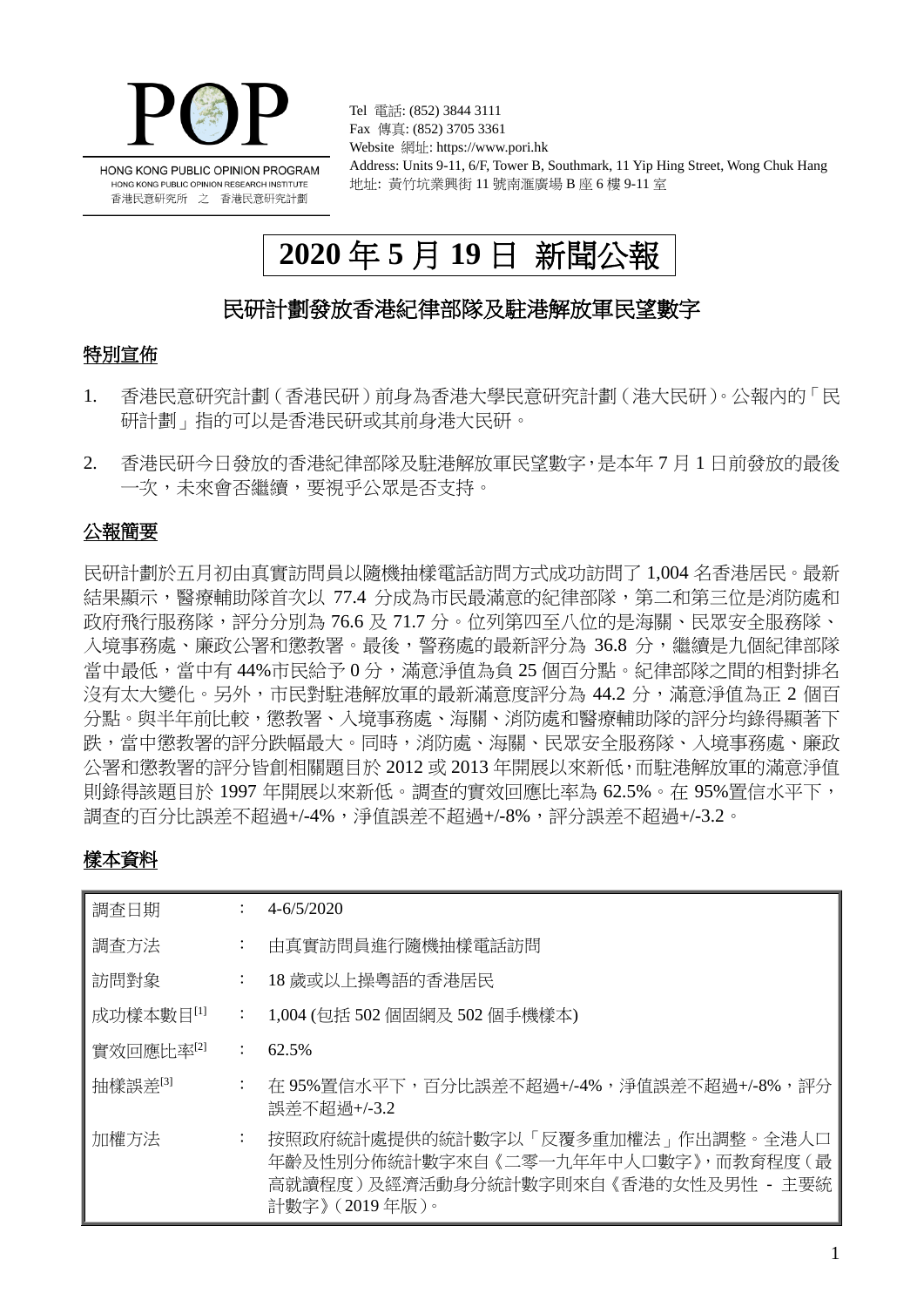- [1] 數字為調查的總樣本數目,個別題目則可能只涉及次樣本。有關數字請參閱下列數表內列出的樣本數目。
- [2] 民研計劃在 2017 年 9 月前以「整體回應比率」彙報樣本資料,2017 年 9 月開始則以「實效回應比率」彙報。 2018年7月,民研計劃再調整實效回應比率的計算方法,因此改變前後的回應比率不能直接比較。
- [3] 此公報中所有誤差數字均以 95%置信水平計算。95%置信水平,是指倘若以不同隨機樣本重複進行有關調查 100 次,則 95 次各自計算出的誤差範圍會包含人口真實數字。由於調查數字涉及抽樣誤差,傳媒引用百分比 數字時,應避免使用小數點,在引用評分數字時,則可以使用一個小數點。

### 最新數據

以下是市民對紀律部隊及駐港解放軍的最新滿意度評分:

| 調査日期                | 15-19/11/18           | $3-6/6/19$      | $1 - 6/8/19$ | $21 - 26/11/19$    | $4 - 6/5/20$      |       | 最新變化         |
|---------------------|-----------------------|-----------------|--------------|--------------------|-------------------|-------|--------------|
| 樣本數目[4]             | 538-579               | 528-656         | 1,015        | 584-650            | 536-672           |       |              |
| 回應比率                | 67.9%                 | 60.4%           | 62.8%        | 67.7%              | 62.5%             |       |              |
| 最新結果 <sup>[5]</sup> | 結果                    | 結果              | 結果           | 結果                 | 結果及誤差             | 認知率   |              |
| 醫療輔助隊               | $79.3{2}$             | $77.4\{3\}$     |              | $80.2\{2\}^{[6]}$  | $77.4 + (-1.6)1$  | 95.6% | $-2.8^{[6]}$ |
| 消防處                 | $82.9{1}$             | $83.1\{1\}$     |              | $80.5\{1\}^{[6]}$  | $76.6 + (-1.62)$  | 99.4% | $-3.9^{[6]}$ |
| 政府飛行服務隊             | $78.8\{3\}$           | $77.9{2}$       |              | 69.4 $\{3\}^{[6]}$ | $71.7 + (-1.6)^3$ | 94.7% | $+2.3$       |
| 海關                  | $74.1\{4\}$           | $73.4{4}$       |              | $68.7\{4\}^{[6]}$  | $64.4 + (-1.8)4$  | 97.4% | $-4.3^{[6]}$ |
| 民眾安全服務隊             | $73.3{5}$             | $69.9{6}^{[6]}$ |              | $63.9{6}^{[6]}$    | $62.9 + (-2.015)$ | 88.7% | $-0.9$       |
| 入境事務處               | $71.5\{6\}^{[6] [7]}$ | $70.2{5}$       |              | $66.2\{5\}^{[6]}$  | $60.8 + (-2.3)$   | 96.3% | $-5.3^{[6]}$ |
| 廉政公署                | $68.9{7}$             | $67.7\{7\}$     |              | $57.9\{8\}^{[6]}$  | $54.8 + (-2.377)$ | 98.1% | $-3.1$       |
| 懲教署                 | $67.9\{8\}$           | $66.2\{8\}$     |              | 58.3{7}[6]         | $51.6 + (-2.4/8)$ | 92.1% | $-6.7^{[6]}$ |
| 警務處                 | $62.5{9}$             | $61.0{9}$       | $39.4^{[6]}$ | $35.3\{9\}^{[6]}$  | $36.8 + (-3.2)9$  | 99.1% | $+1.5$       |
| 駐港解放軍               | 57.8                  | 56.8            |              | $44.2^{[6]}$       | $44.2 + (-3.2)$   | 86.9% |              |

[4] 民研計劃在 2020 年 3 月前彙報的次樣本數目為加權數字,2020 年 3 月開始則以原始數字彙報。

[5] 括弧{}内數字為紀律部隊的排名。2018年10月至12月,民研計劃為不同量尺描述程度的字眼進行測試,表 中數字為綜合結果。

[6] 該數字與上次調查結果的差異超過在 95%置信水平的抽樣誤差,表示有關變化在統計學上表面成立。不過,變 化在統計學上成立與否,並不等同有關變化是否有實際用途或意義,而不同調查的加權方法亦可能有所不同。

[7] 該數字與上次調查結果的差異超過在 95%置信水平的抽樣誤差,是由於加權方法改變。如果以舊有加權方法 處理數據,則變化並未超過抽樣誤差。

以下則是市民使用五等量尺表達對香港警務處及駐港解放軍的滿意程度:

| 調査日期                      | $21 - 25/5/18$         | $15 - 19/11/18$        | $3-6/6/19$ | $21 - 26/11/19$         | $4 - 6/5/20$   | 最新變化                   |
|---------------------------|------------------------|------------------------|------------|-------------------------|----------------|------------------------|
| 樣本數目 <sup>[8]</sup>       | 542-566                | 557-576                | 594-638    | 598-602                 | 607-626        |                        |
| 回應比率                      | 55.9%                  | 67.9%                  | 60.4%      | 67.7%                   | 62.5%          |                        |
| 最新結果                      | 結果                     | 結果                     | 結果         | 結果                      | 結果及誤差          |                        |
| 對警務處的滿意率 <sup>[9]</sup>   | $54\%$ <sup>[10]</sup> | 51%                    | 50%        | $27\%$ <sup>[10]</sup>  | $34+/-4%$      | $+7\%$ <sup>[10]</sup> |
| 對警務處的不滿率 <sup>[9]</sup>   | 28% [10]               | 28%                    | 28%        | $65\%$ <sup>[10]</sup>  | $59 + (-4%$    | $-6\%^{[10]}$          |
| 滿意率淨值                     | $26\%$ <sup>[10]</sup> | 23%                    | 22%        | $-38\%$ <sup>[10]</sup> | $-25 + (-8)$   | $+12\%^{[10]}$         |
| 平均量值[9]                   | $3.3^{[10]}$           | 3.3                    | 3.2        | $2.2^{[10]}$            | $2.4 + (-0.1)$ | $+0.2^{[10]}$          |
| 對駐港解放軍的滿意率 <sup>[9]</sup> | 50%                    | 46%                    | 49%        | 37% [10]                | $39 + (-4%$    | $+2\%$                 |
| 對駐港解放軍的不滿率 <sup>[9]</sup> | 10%                    | $16\%$ <sup>[10]</sup> | 14%        | $33\%$ <sup>[10]</sup>  | $36 + (-4%$    | $+3\%$                 |
| 滿意率淨值                     | 41%                    | $30\%$ <sup>[10]</sup> | 35%        | $3\%$ <sup>[10]</sup>   | $2+/-7%$       | -1%                    |
| 平均量值[9]                   | 3.6                    | 3.5                    | 3.6        | $3.0^{[10]}$            | $3.0 + (-0.1)$ |                        |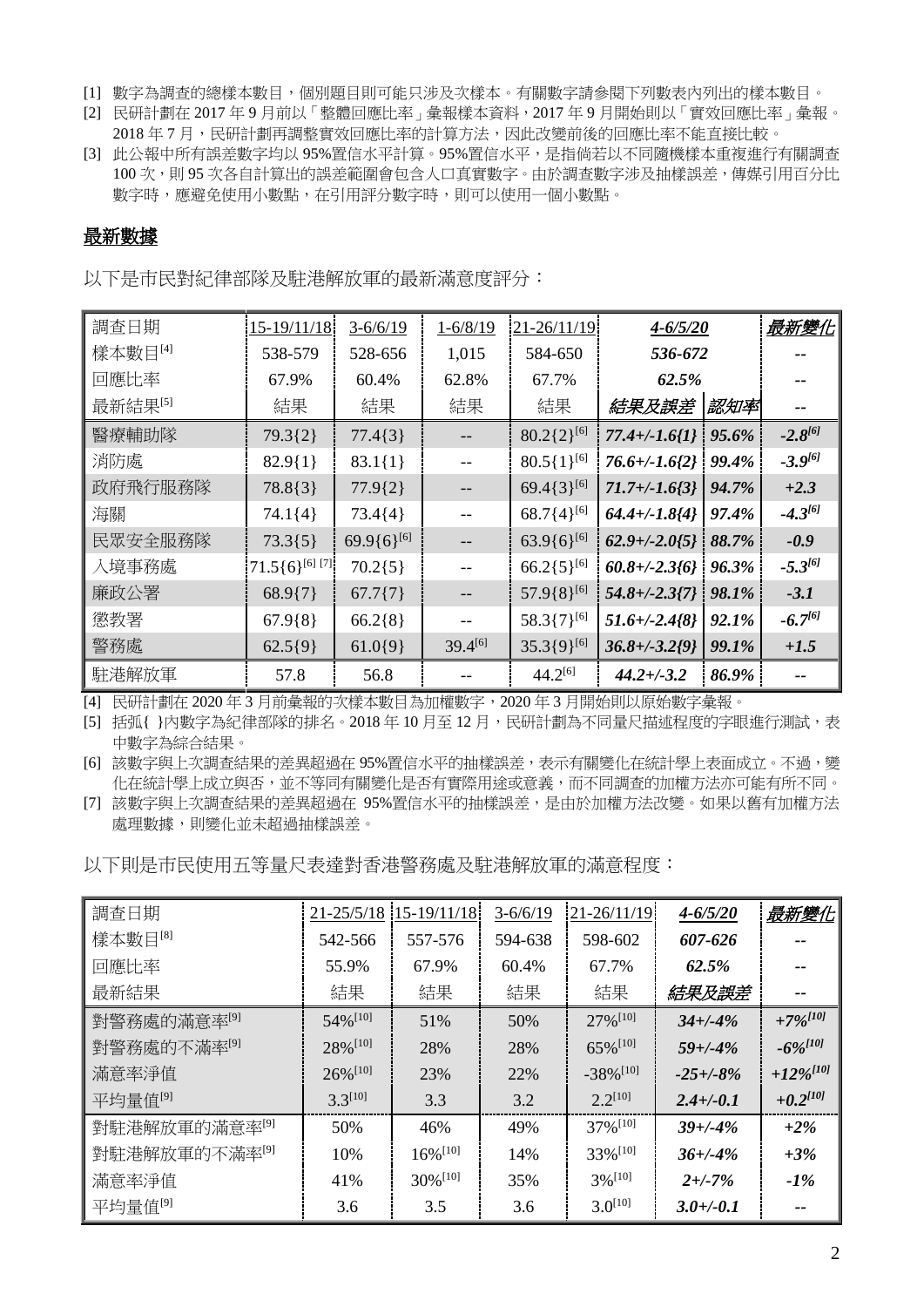- [8] 民研計劃在 2020 年 3 月前彙報的次樣本數目為加權數字,2020 年 3 月開始則以原始數字彙報。
- [9] 數字採自五等量尺。平均量值是把答案按照正面程度,以 1 分最低 5 分最高量化成為 1、2、3、4、5 分,再 求取樣本平均數值。2018年10月至12月,民研計劃為不同量尺描述程度的字眼進行測試,表中數字為綜合 結果。詳情請參閱網站。
- [10] 該數字與上次調查結果的差異超過在 95%置信水平的抽樣誤差,表示有關變化在統計學上表面成立。不過,變 化在統計學上成立與否,並不等同有關變化是否有實際用途或意義,而不同調查的加權方法亦可能有所不同。

調查顯示,市民對紀律部隊的滿意度排名第一至三位是醫療輔助隊、消防處和政府飛行服務 隊,評分分別為 77.4、76.6 及 71.7 分。位列第四至八位的是海關、民眾安全服務隊、入境事 務處、廉政公署和懲教署,分別得 64.4、62.9、60.8、54.8 及 51.6 分。最後,警務處的評分為 36.8 分,纖續是九個紀律部隊當中最低,當中有 44%市民給予 0 分。其滿意率為 34%,不滿 率為 59%,滿意淨值為負 25 個百分點,平均量值為 2.4 分,即整體上介乎「幾不滿」及「一 半半」之間。紀律部隊之間的相對排名沒有太大變化。另外,市民對駐港解放軍的最新滿意度 評分為 44.2 分,其滿意率為 39%,不滿率為 36%,滿意淨值為正 2 個百分點,平均量值為 3.0 分,即整體上接近「一半半」。

與半年前比較,懲教署、入境事務處、海關、消防處和醫療輔助隊的評分均錄得顯著下跌,當 中懲教署的評分跌幅最大。同時,消防處、海關、民眾安全服務隊、入境事務處、廉政公署和 懲教署的評分皆創相關題目於 2012 或 2013 年開展以來新低,駐港解放軍的滿意淨值則錄得該 題目於 1997 年開展以來新低。

#### 民意日誌

民研計劃於 2007 年開始與慧科訊業有限公司合作,由慧科訊業按照民研計劃設計的分析方 法,將每日大事記錄傳送至民研計劃,經民研計劃核實後成為「民意日誌」。

由於本新聞公報所涉及的調查項目,上次調查日期為 21-26/11/2019,而今次調查日期則為 4-6/5/2020,因此是次公報中的「民意日誌」項目便以上述日期為依歸,讓讀者作出比較。以 涵蓋率不下 25%本地報章每日頭條新聞和報社評論計,在上述期間發生的相關大事包括以下事 件,讀者可以自行判斷有關事件有否影響各項民調數字:

| 2/5/20  | 警方於荒廢校舍檢獲爆炸品             |
|---------|--------------------------|
| 1/5/20  | 多區有市民聚集                  |
| 18/4/20 | 李柱銘、黎智英等 15 名民主派人士被捕     |
| 15/4/20 | 中聯辦主任駱惠寧指香港要維護國家安全       |
| 1/4/20  | 政府宣布麻雀館、卡拉 OK 等娛樂場所須暫停營業 |
| 29/3/20 | 執行「限聚令」被指多灰色地帶           |
| 27/3/20 | 政府宣布禁 4 人以上公眾聚會          |
| 24/3/20 | 36 名居家隔離市民違反 14 天檢疫令外出   |
| 23/3/20 | 政府宣布本地酒吧及食肆禁賣酒           |
| 17/3/20 | 政府宣布所有海外國家來港人士需隔離 14日    |
| 8/3/20  | 警方深夜拘捕 17 人涉嫌製作爆炸品       |
| 4/3/20  | 政府首批包機接回滯留湖北港人           |
| 28/2/20 | 警方拘捕黎智英、李卓人及楊森           |
| 19/2/20 | 鑽石公主號郵輪首批港人乘坐包機回港        |
| 7/2/20  | 經中國大陸來港人士需隔離 14 日措施生效    |
| 3/2/20  | 政府宣布進一步關閉關口              |
| 28/1/20 | 政府宣布局部封關                 |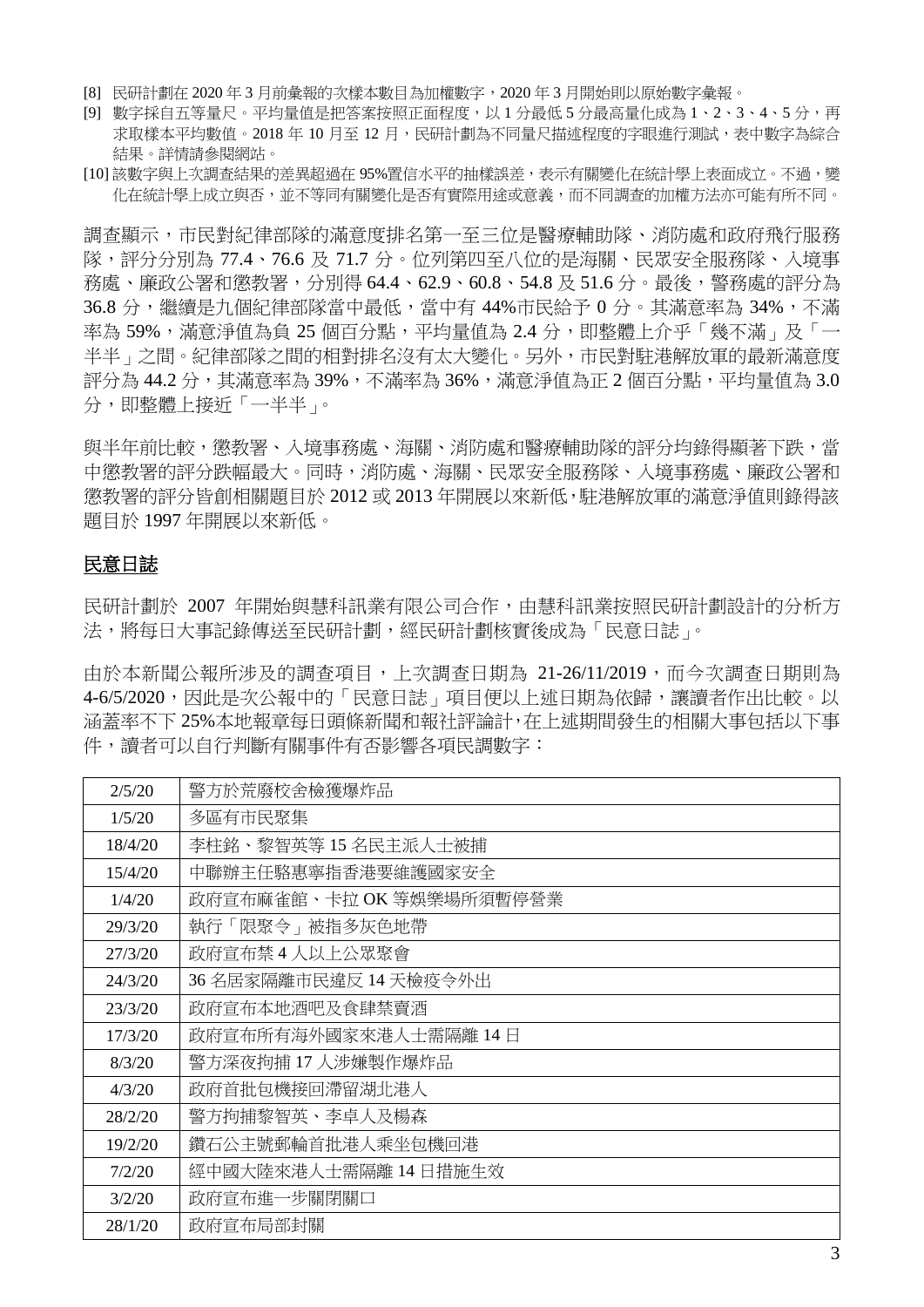| 19/1/20  | 中環集會演變成警民衝突             |
|----------|-------------------------|
| 1/1/20   | 民間人權陣線舉辦元旦大遊行           |
| 31/12/19 | 除夕夜多區出現示威抗爭活動           |
| 25/12/19 | 聖誕節期間多區出現示威抗爭活動         |
| 14/12/19 | 三人涉嫌於屯門測試引爆炸彈被捕         |
| 11/12/19 | 監警會國際專家小組全體退出           |
| 8/12/19  | 民間人權陣線指約 80 萬人參與國際人權日遊行 |
| 1/12/19  | 示威者於尖沙咀遊行               |
| 29/11/19 | 警察解封理工大學                |
| 28/11/19 | 美國總統特朗普簽署《香港人權與民主法案》    |

### 數據分析

最新調查顯示,醫療輔助隊首次以 77.4 分成為市民最滿意的紀律部隊,第二和第三位是消防 處和政府飛行服務隊,評分分別為 76.6 及 71.7 分。位列第四至八位的是海關、民眾安全服務 隊、入境事務處、廉政公署和懲教署。最後,警務處的最新評分為 36.8 分,繼續是九個紀律 部隊當中最低,當中有 44%市民給予 0 分,滿意淨值為負 25 個百分點。紀律部隊之間的相對 排名沒有太大變化。另外,市民對駐港解放軍的最新滿意度評分為 44.2 分,滿意淨值為正 2 個百分點。

與半年前比較,懲教署、入境事務處、海關、消防處和醫療輔助隊的評分均錄得顯著下跌,當 中懲教署的評分跌幅最大。同時,消防處、海關、民眾安全服務隊、入境事務處、廉政公署和 懲教署的評分皆創相關題目於 2012 或 2013 年開展以來新低,而駐港解放軍的滿意淨值則錄得 該題目於 1997 年開展以來新低。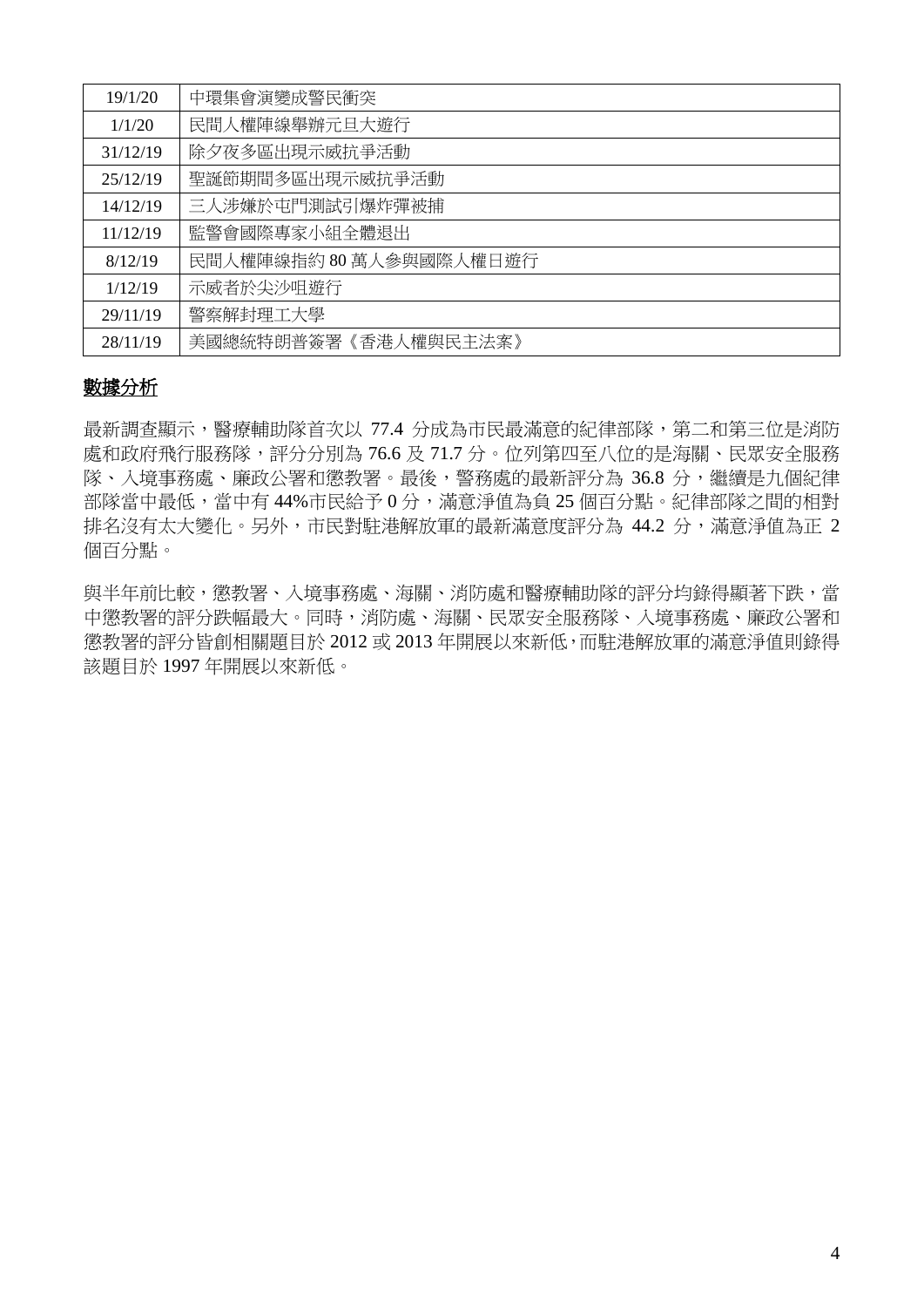

Tel 電話: (852) 3844 3111 Fax 傳真: (852) 3705 3361 Website 網址: https://www.pori.hk Address: Units 9-11, 6/F, Tower B, Southmark, 11 Yip Hing Street, Wong Chuk Hang 地址: 黃竹坑業興街 11 號南滙廣場 B 座 6 樓 9-11 室

# **Press Release on May 19, 2020**

# **POP releases popularity figures of Hong Kong disciplinary forces and the PLA Hong Kong Garrison**

### **Special Announcements**

- 1. The predecessor of Hong Kong Public Opinion Program (HKPOP) was The Public Opinion Programme at The University of Hong Kong (HKUPOP). "POP" in this release can refer to HKPOP or its predecessor HKUPOP.
- 2. The survey on the Hong Kong disciplinary forces and the PLA Hong Kong Garrison released today by POP is the last of its kind before July 1, 2020. Whether it will be continued or not will depend on public support.

### **Abstract**

POP successfully interviewed 1,004 Hong Kong residents by a random telephone survey conducted by real interviewers in early May. Latest results show that the Auxiliary Medical Service becomes people's most satisfied disciplinary force for the first time, with a rating of 77.4 marks. The 2nd and 3rd places go to the Fire Services Department and the Government Flying Service, with 76.6 and 71.7 marks respectively. The 4th to 8th ranks go to the Customs and Excise Department, the Civil Aid Service, the Immigration Department, the Independent Commission Against Corruption and the Correctional Services Department. Finally, the Police Force attains a rating of 36.8 marks, with 44% of the sample giving zero mark and continues to be the lowest among the nine disciplinary forces. Its net satisfaction rate stands at negative 25 percentage points. The relative positions among the disciplinary forces have not changed much. Besides, people's latest satisfaction rating toward the PLA Hong Kong Garrison is 44.2 marks. Its net satisfaction rate is positive 2 percentage points. Compared with half year ago, the ratings of the Correctional Services Department, the Immigration Department, the Customs and Excise Department, the Fire Services Department and the Auxiliary Medical Service have all dropped significantly, with the biggest drop registered for the Correctional Services Department. Meanwhile, the ratings of the Fire Services Department, the Customs and Excise Department, the Civil Aid Service, the Immigration Department, the Independent Commission Against Corruption and the Correctional Services Department are all at record lows since the relevant questions first started in 2012 or 2013, while the net satisfaction rate of the PLA Hong Kong Garrison is at record low since the question was first asked in 1997. The effective response rate of the survey is 62.5%. The maximum sampling error of percentages is +/-4%, that of net values is +/-8% and that of ratings is +/-3.2 at 95% confidence level.

### **Contact Information**

| Date of survey    | 4-6/5/2020                                                |
|-------------------|-----------------------------------------------------------|
| Survey method     | : Random telephone survey conducted by real interviewers  |
| Target population | : Cantonese-speaking Hong Kong residents aged 18 or above |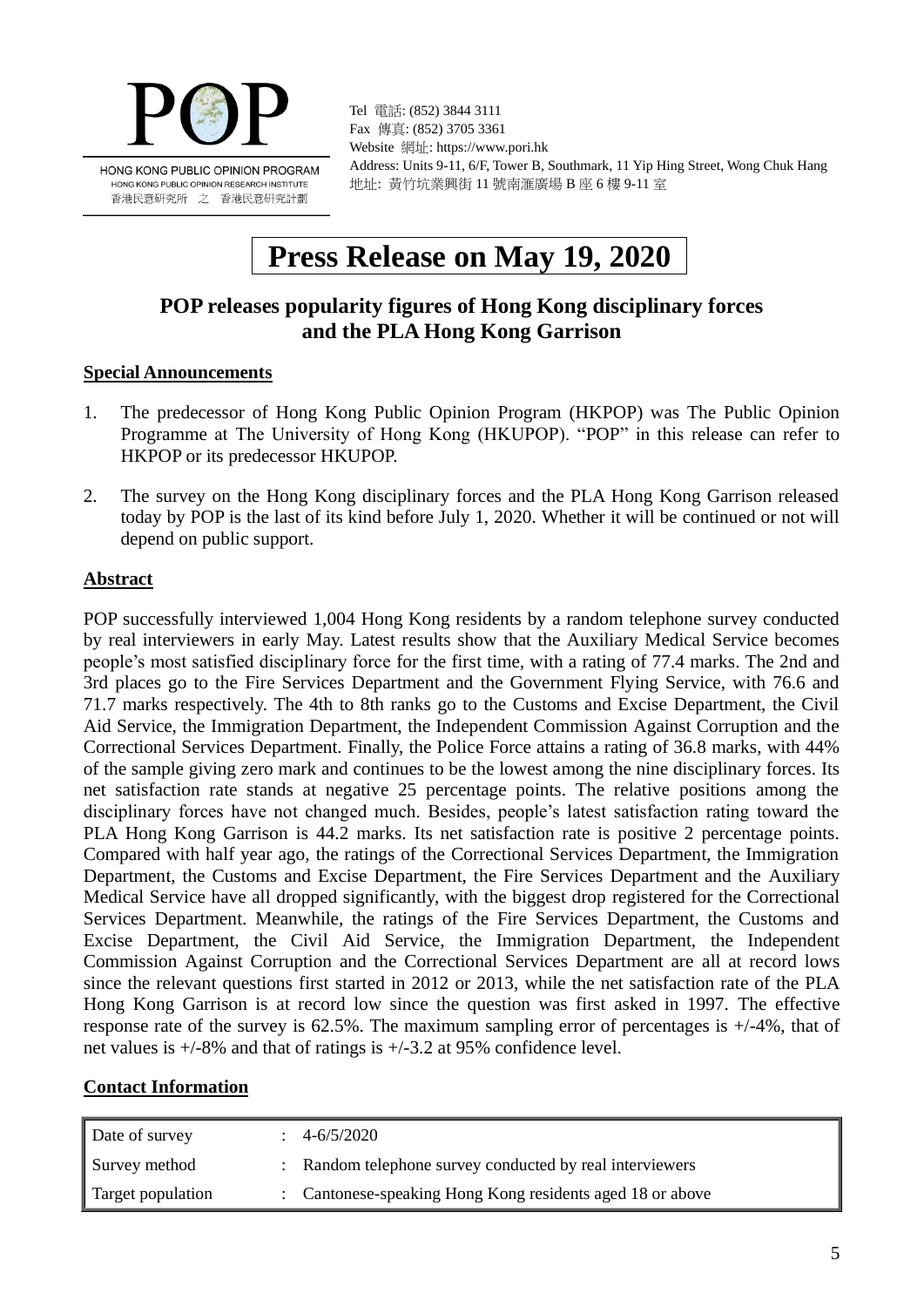| Sample size $[1]$                      | 1,004 (including 502 landline and 502 mobile samples)                                                                                                                                                                                                                                                                                                                                            |
|----------------------------------------|--------------------------------------------------------------------------------------------------------------------------------------------------------------------------------------------------------------------------------------------------------------------------------------------------------------------------------------------------------------------------------------------------|
| Effective response rate <sup>[2]</sup> | $\therefore$ 62.5%                                                                                                                                                                                                                                                                                                                                                                               |
| Sampling error $^{[3]}$                | Sampling error of percentages not more than $+/-4\%$ , that of net values not<br>more than $+/-8\%$ and that of ratings not more than $+/-3.2$ at 95% conf. level                                                                                                                                                                                                                                |
| Weighting method                       | Rim-weighted according to figures provided by the Census and Statistics<br>Department. The gender-age distribution of the Hong Kong population came<br>from "Mid-year population for 2019", while the educational attainment<br>(highest level attended) distribution and economic activity status distribution  <br>came from "Women and Men in Hong Kong - Key Statistics (2019)<br>Edition)". |

[1] This figure is the total sample size of the survey. Some questions may only involve a subsample, the size of which can be found in the tables below.

- [2] Before September 2017, "overall response rate" was used to report surveys' contact information. Starting from September 2017, "effective response rate" was used. In July 2018, POP further revised the calculation of effective response rate. Thus, the response rates before and after the change cannot be directly compared.
- [3] All error figures in this release are calculated at 95% confidence level. "95% confidence level" means that if we were to repeat a certain survey 100 times with different random samples, we would expect 95 times having the population parameter within the respective error margins calculated. Because of sampling errors, when quoting percentages, journalists should refrain from reporting decimal places, whereas one decimal place can be used when quoting rating figures.

#### **Latest Figures**

| Date of survey                                             | $15-19/11/18$         | $3 - 6/6/19$           | $1 - 6/8/19$ | $21 - 26/11/19$        | $4 - 6/5/20$            |               | <i>Latest</i><br><i>change</i> |
|------------------------------------------------------------|-----------------------|------------------------|--------------|------------------------|-------------------------|---------------|--------------------------------|
| Sample size $[4]$                                          | 538-579               | 528-656                | 1,015        | 584-650                | 536-672                 |               |                                |
| Response rate                                              | 67.9%                 | 60.4%                  | 62.8%        | 67.7%                  | 62.5%                   |               |                                |
| Latest findings <sup>[5]</sup>                             | Finding               | Finding                | Finding      | Finding                | Finding &<br>error      | Recog<br>$\%$ |                                |
| <b>Auxiliary Medical Service</b>                           | $79.3{2}$             | $77.4\{3\}$            |              | $80.2\{2\}^{[6]}$      | 77.4+/-1.6{1} 95.6%     |               | $-2.8^{[6]}$                   |
| <b>Fire Services Department</b>                            | $82.9{1}$             | $83.1\{1\}$            |              | $80.5\{1\}^{[6]}$      | 76.6+/-1.6{2} 99.4%     |               | $-3.9^{[6]}$                   |
| <b>Government Flying Service</b>                           | 78.8{3}               | $77.9{2}$              |              | 69.4 $\{3\}^{[6]}$     | $71.7 + (-1.673)$ 94.7% |               | $+2.3$                         |
| <b>Customs and Excise</b><br>Department                    | $74.1\{4\}$           | $73.4{4}$              |              | $68.7\{4\}^{[6]}$      | 64.4+/-1.8{4} 97.4%     |               | $-4.3^{[6]}$                   |
| Civil Aid Service                                          | $73.3{5}$             | 69.9{6} <sup>[6]</sup> |              | 63.9{6} <sup>[6]</sup> | $62.9 + (-2.015)$ 88.7% |               | $-0.9$                         |
| <b>Immigration Department</b>                              | $71.5\{6\}^{[6] [7]}$ | $70.2{5}$              |              | $66.2\{5\}^{[6]}$      | $60.8 + (-2.36)$ 96.3%  |               | $-5.3^{[6]}$                   |
| <b>Independent Commission</b><br><b>Against Corruption</b> | $68.9{7}$             | $67.7{7}$              |              | $57.9\{8\}^{[6]}$      | $54.8 + (-2.377)$ 98.1% |               | $-3.1$                         |
| <b>Correctional Services</b><br>Department                 | $67.9\{8\}$           | $66.2{8}$              | $- -$        | 58.3{7}[6]             | $51.6 + (-2.48)$ 92.1%  |               | $-6.7^{[6]}$                   |
| Police Force                                               | $62.5{9}$             | $61.0{9}$              | $39.4^{[6]}$ | $35.3\{9\}^{[6]}$      | $36.8 + (-3.29)$ 99.1%  |               | $+1.5$                         |
| <b>PLA Hong Kong Garrison</b>                              | 57.8                  | 56.8                   |              | $44.2^{[6]}$           | $44.2 + (-3.2)$         | 86.9%         |                                |

Latest satisfaction ratings of Hong Kong disciplinary forces and the PLA Hong Kong Garrison are summarized as follows:

[4] Before March 2020, weighted count was used to report subsample size. Starting from March 2020, raw count was used instead.

[5] Numbers in curly brackets { } indicate the rankings. From October to December 2018, POP conducted tests on the wordings used in different rating scales. Figures in the table are the combined results.

[6] The difference between the figure and the result from the previous survey has gone beyond the sampling error at 95% confidence level, meaning that the change is statistically significant prima facie. However, whether the difference is statistically significant is not the same as whether they are practically useful or meaningful, and different weighting methods could have been applied in different surveys.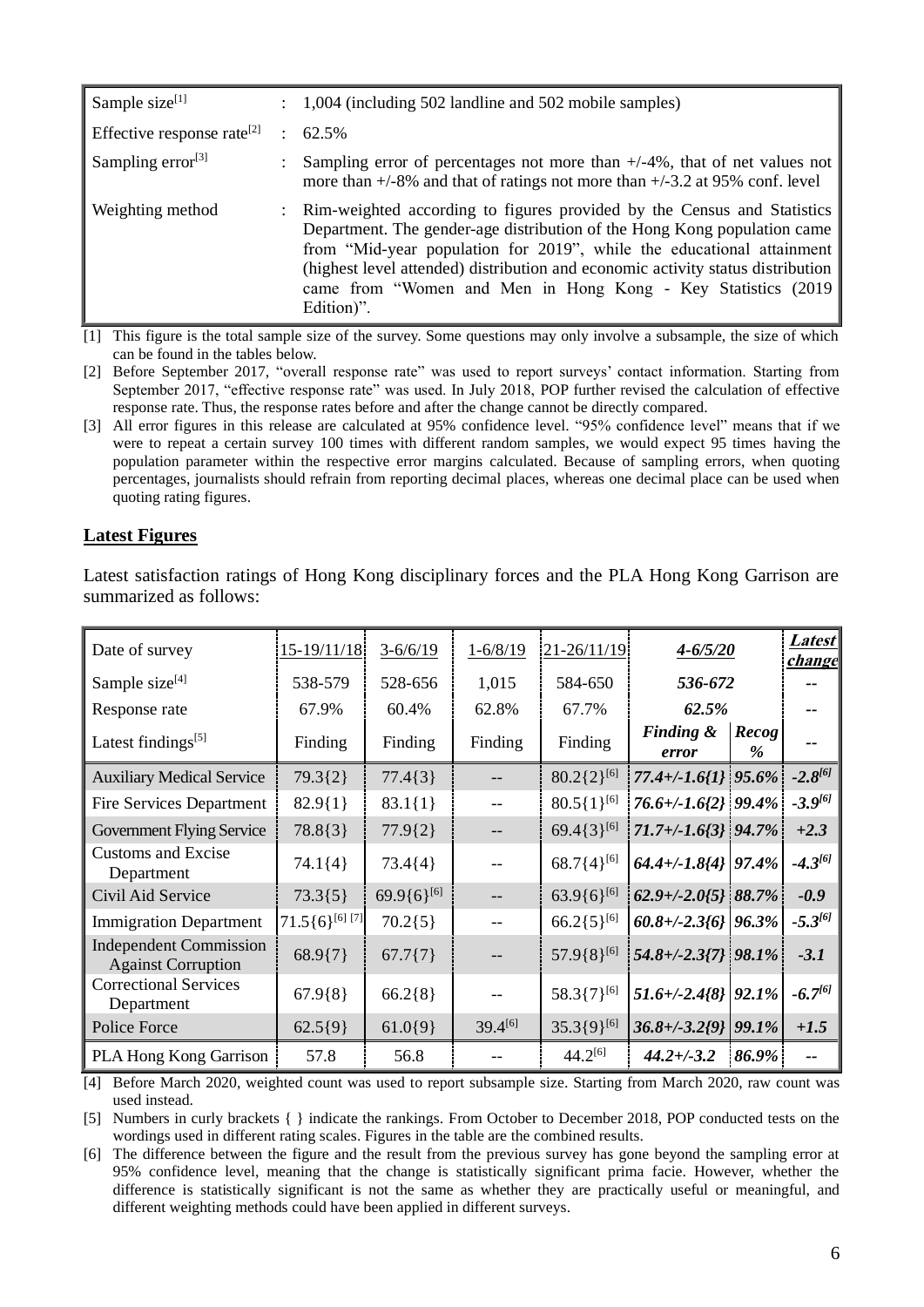[7] The difference between the figure and the result from the previous survey has gone beyond the sampling error at 95% confidence level because of a change in the weighting method. If the previous weighting method was used, the change would not have gone beyond the sampling error.

| Date of survey                                                       | $21 - 25/5/18$         | $15-19/11/18$          | $3 - 6/6/19$ | 21-26/11/19             | $4 - 6/5/20$                  | <b>Latest</b><br><i>change</i> |
|----------------------------------------------------------------------|------------------------|------------------------|--------------|-------------------------|-------------------------------|--------------------------------|
| Sample size <sup>[8]</sup>                                           | 542-566                | 557-576                | 594-638      | 598-602                 | 607-626                       |                                |
| Response rate                                                        | 55.9%                  | 67.9%                  | 60.4%        | 67.7%                   | 62.5%                         | --                             |
| Latest findings                                                      | Finding                | Finding                | Finding      | Finding                 | <b>Finding &amp;</b><br>error | --                             |
| Satisfaction rate of the<br>Police Force <sup>[9]</sup>              | 54% [10]               | 51%                    | 50%          | $27\%$ <sup>[10]</sup>  | $34 + (-4%)$                  | $+7\%$ <sup>[10]</sup>         |
| Dissatisfaction rate of the<br>Police Force <sup>[9]</sup>           | 28% [10]               | 28%                    | 28%          | 65% [10]                | $59 + (-4%)$                  | $-6\%^{[10]}$                  |
| Net satisfaction rate                                                | $26\%$ <sup>[10]</sup> | 23%                    | 22%          | $-38\%$ <sup>[10]</sup> | $-25 + (-8%)$                 | $+12\%$ <sup>[10]</sup>        |
| Mean value <sup>[9]</sup>                                            | $3.3^{[10]}$           | 3.3                    | 3.2          | $2.2^{[10]}$            | $2.4 + (-0.1)$                | $+0.2^{[10]}$                  |
| Satisfaction rate of the<br>PLA Hong Kong Garrison <sup>[9]</sup>    | 50%                    | 46%                    | 49%          | $37\%$ <sup>[10]</sup>  | $39 + (-4%$                   | $+2\%$                         |
| Dissatisfaction rate of the<br>PLA Hong Kong Garrison <sup>[9]</sup> | 10%                    | $16\%$ <sup>[10]</sup> | 14%          | 33% [10]                | $36 + (-4%$                   | $+3\%$                         |
| Net satisfaction rate                                                | 41%                    | $30\%$ <sup>[10]</sup> | 35%          | $3\%$ <sup>[10]</sup>   | $2 + (-7%)$                   | $-1\%$                         |
| Mean value <sup>[9]</sup>                                            | 3.6                    | 3.5                    | 3.6          | $3.0^{[10]}$            | $3.0 +/-0.1$                  | $-$                            |

Latest satisfaction rates of the Hong Kong Police Force and the PLA Hong Kong Garrison using the 5-point scale are summarized as follows:

[8] Before March 2020, weighted count was used to report subsample size. Starting from March 2020, raw count was used instead.

[9] Collapsed from a 5-point scale. The mean value is calculated by quantifying individual responses into 1, 2, 3, 4, 5 marks according to their degree of positive level, where 1 is the lowest and 5 the highest, and then calculate the sample mean. From October to December 2018, POP conducted tests on the wordings used in different rating scales. Figures in the table are the combined results. Please visit our website for details.

[10] The difference between the figure and the result from the previous survey has gone beyond the sampling error at 95% confidence level, meaning that the change is statistically significant prima facie. However, whether the difference is statistically significant is not the same as whether they are practically useful or meaningful, and different weighting methods could have been applied in different surveys.

Survey shows that the 1st to 3rd places regarding people's satisfaction with disciplinary forces go to the Auxiliary Medical Service, the Fire Services Department and the Government Flying Service, with rating of 77.4, 76.6 and 71.7 marks respectively. The 4th to 8th ranks go to the Customs and Excise Department, the Civil Aid Service, the Immigration Department, the Independent Commission Against Corruption and the Correctional Services Department, with ratings at 64.4, 62.9, 60.8, 54.8 and 51.6 marks respectively. Finally, the Police Force attains a rating of 36.8 marks, with 44% of the sample giving zero mark and continues to be the lowest among the nine disciplinary forces. Its satisfaction rate is 34%, dissatisfaction rate 59%, giving a net satisfaction rate of negative 25 percentage points and a mean score of 2.4, meaning between "quite dissatisfied" and "half-half" in general. The relative positions among the disciplinary forces have not changed much. Besides, people's latest satisfaction rating toward the PLA Hong Kong Garrison is 44.2 marks. Its satisfaction rate is 39%, dissatisfaction rate 36%, giving a net satisfaction rate of positive 2 percentage points and a mean score of 3.0, meaning close to "half-half" in general.

Compared with half year ago, the ratings of the Correctional Services Department, the Immigration Department, the Customs and Excise Department, the Fire Services Department and the Auxiliary Medical Service have all dropped significantly, with the biggest drop registered for the Correctional Services Department. Meanwhile, the ratings of the Fire Services Department, the Customs and Excise Department, the Civil Aid Service, the Immigration Department, the Independent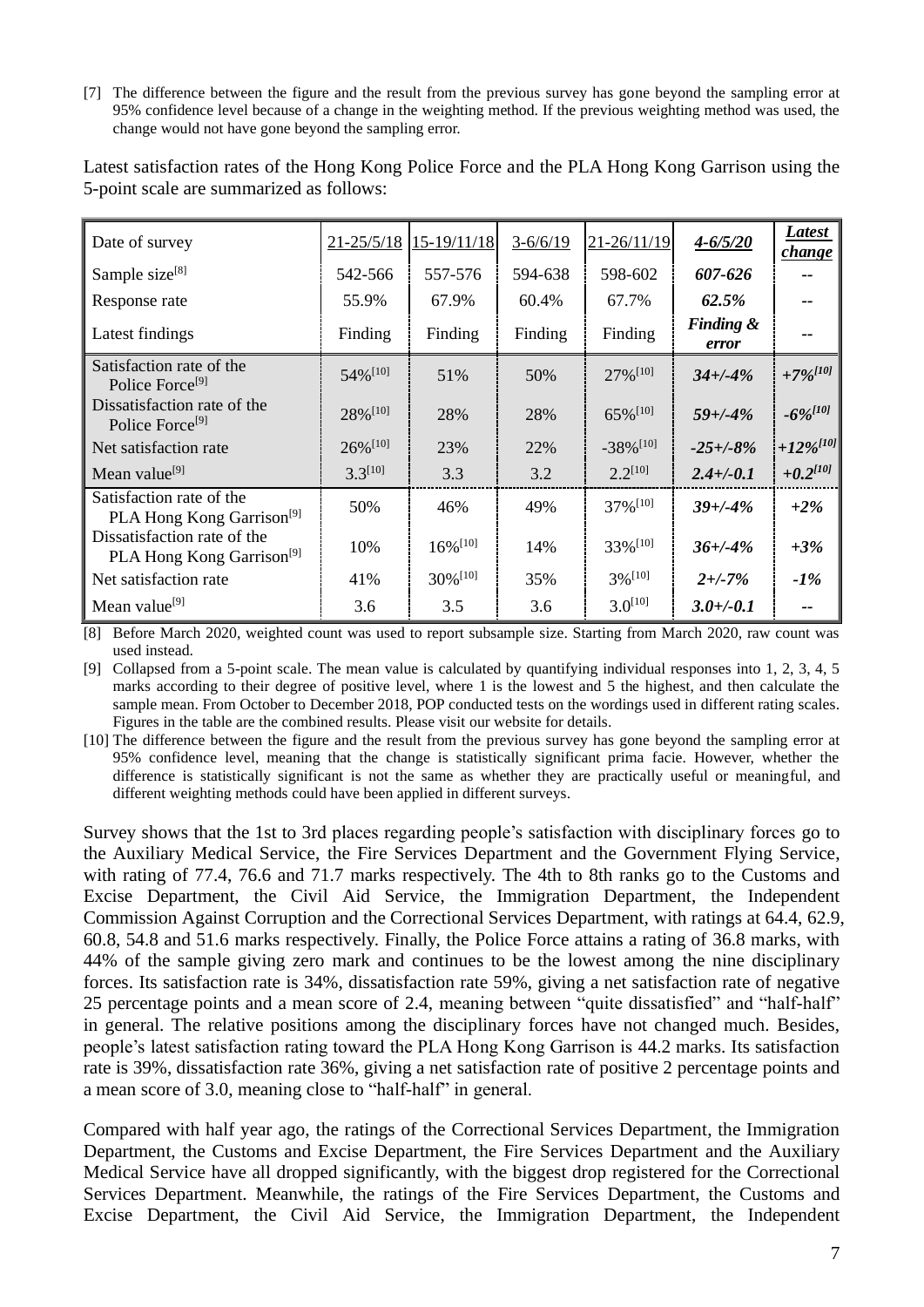Commission Against Corruption and the Correctional Services Department are all at record lows since the relevant questions first started in 2012 or 2013, while the net satisfaction rate of the PLA Hong Kong Garrison is at record low since the question was first asked in 1997.

### **Opinion Daily**

In 2007, POP started collaborating with Wisers Information Limited whereby Wisers supplies to POP a record of significant events of that day according to the research method designed by POP. These daily entries would then become "Opinion Daily" after they are verified by POP.

For the polling items covered in this press release, the previous survey was conducted from 21 to 26 November, 2019 while this survey was conducted from 4 to 6 May, 2020. During this period, herewith the significant events selected from counting newspaper headlines and commentaries on a daily basis and covered by at least 25% of the local newspaper articles. Readers can make their own judgment if these significant events have any impacts to different polling figures.

| 2/5/20   | Police finds explosives at an abandoned school.                                                                                                 |
|----------|-------------------------------------------------------------------------------------------------------------------------------------------------|
| 1/5/20   | People gather in multiple districts.                                                                                                            |
| 18/4/20  | 15 pan-democrats including Martin Lee and Jimmy Lai are arrested.                                                                               |
| 15/4/20  | Director of the Liaison Office Luo Huining says Hong Kong needs to safeguard national<br>security.                                              |
| 1/4/20   | The government orders karaoke lounges, mahjong parlors and nightclubs to close.                                                                 |
| 29/3/20  | The enforcement on "Prohibition on Group Gathering" is judged to have grey areas.                                                               |
| 27/3/20  | The government announces the ban on gathering with more than 4 people.                                                                          |
| 24/3/20  | 36 people breach 14-day home quarantine orders.                                                                                                 |
| 23/3/20  | The government bans bars and restaurants from selling alcohol.                                                                                  |
| 17/3/20  | The government announces people entering Hong Kong from any foreign country will be put<br>in a 14-day quarantine.                              |
| 8/3/20   | Police arrests during midnight 17 people who are suspected of making explosives.                                                                |
| 4/3/20   | The first batch of government-chartered flights bring back Hong Kong people in Hubei.                                                           |
| 28/2/20  | Police arrests Jimmy Lai, Lee Cheuk-yan and Yeung Sum.                                                                                          |
| 19/2/20  | The first batch of Hong Kong people on the cruise Diamond Princess return to Hong Kong by<br>a charter flight.                                  |
| 7/2/20   | The policy of putting people entering Hong Kong from mainland China in a 14-day<br>quarantine takes effect.                                     |
| 3/2/20   | The government announces further closure of borders.                                                                                            |
| 28/1/20  | The government announces partial border closure.                                                                                                |
| 19/1/20  | Rally at Central turns into a conflict between protestors and the police.                                                                       |
| 1/1/20   | The Civil Human Rights Front organizes the New Year Rally.                                                                                      |
| 31/12/19 | Protesting activities occur in multiple districts on New Year's Eve.                                                                            |
| 25/12/19 | Protesting activities occur in multiple districts during Christmas.                                                                             |
| 14/12/19 | Three men suspected of testing bombs in Tuen Mun are arrested.                                                                                  |
| 11/12/19 | All members of the Independent Police Complaints Council International Expert Panel quit.                                                       |
| 8/12/19  | The Civil Human Rights Front announces that around eight hundred thousand people<br>participated in the International Human Rights Day protest. |
| 1/12/19  | Protesters march along Tsim Sha Tsui.                                                                                                           |
| 29/11/19 | The police end its siege of the Hong Kong Polytechnic University.                                                                               |
| 28/11/19 | US President Donald Trump signs the Hong Kong Human Rights and Democracy Act.                                                                   |